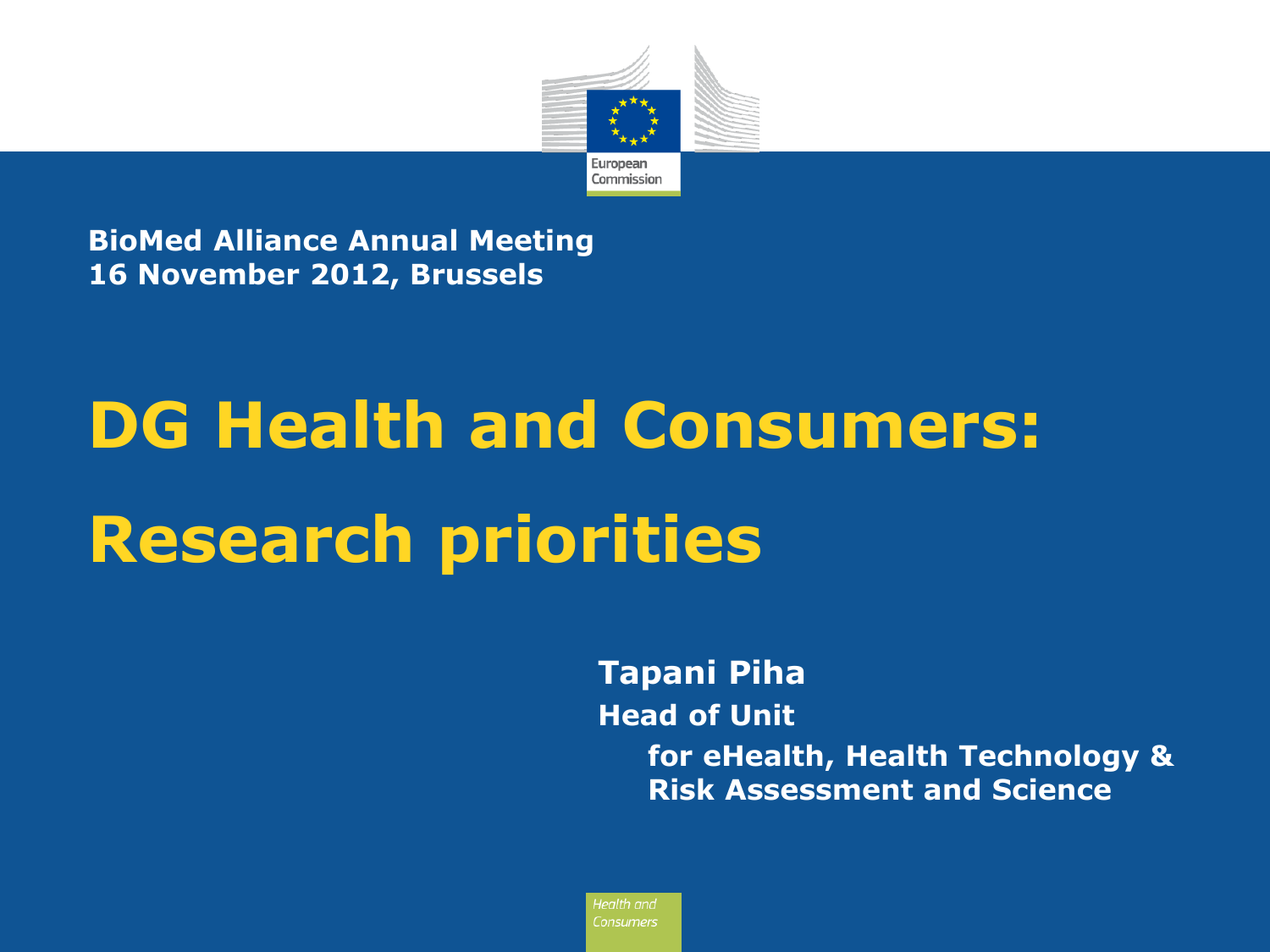

# **Health and Consumers DG**

# **Making Europe's citizens healthier, safer and more confident**







**Public Health Food safety Food safety Consumer Affairs** 

lealth and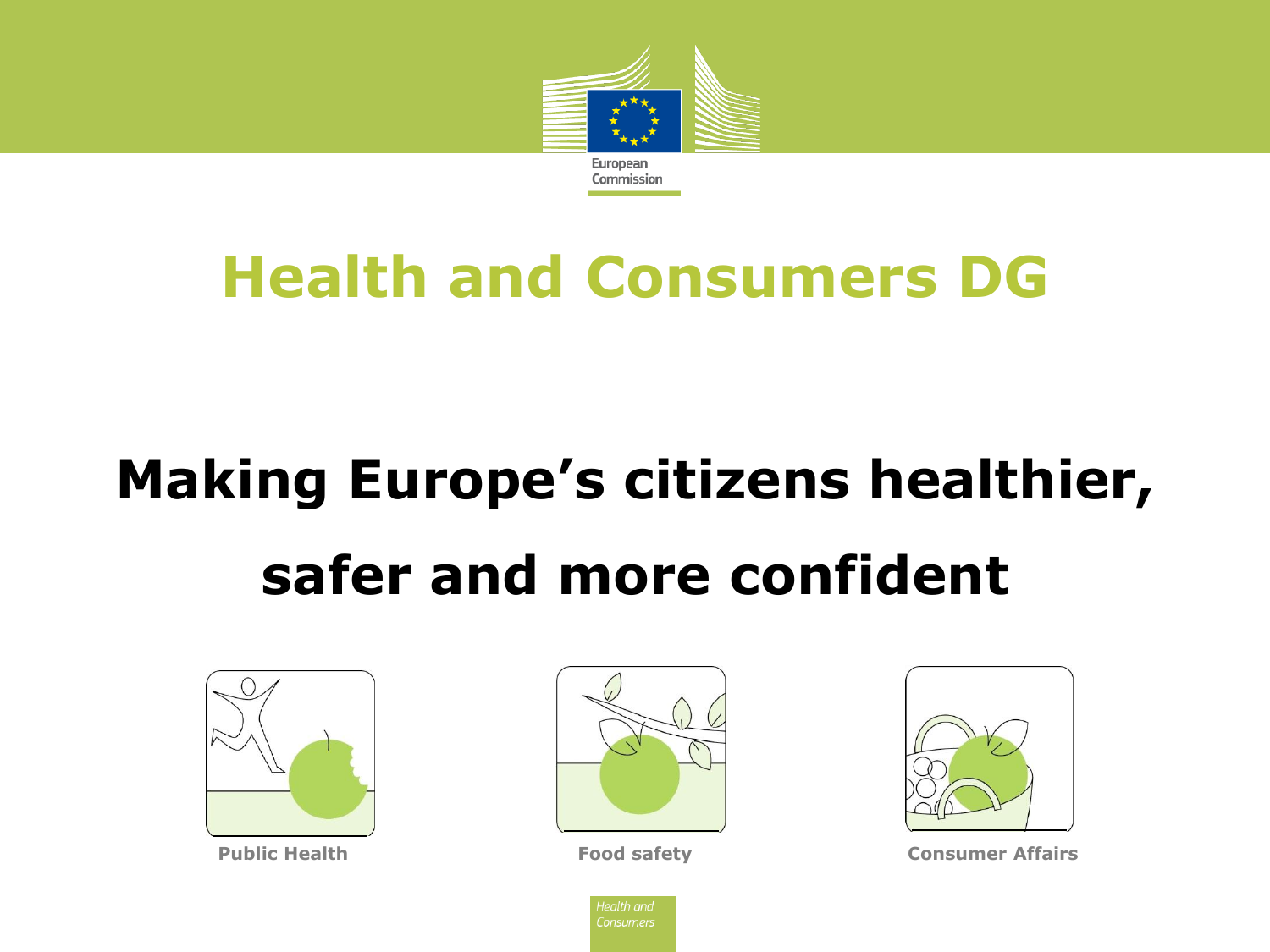

### **Basic Facts**

- 900 staff
	- Three sites
		- Brussels
		- Luxembourg
		- Grange, Ireland

## **5 EU Agencies**

- European Medicines Agency
- European Centre for Disease Prevention & Control
- European Food Safety Authority
- Executive Agency for Health and Consumers
- Community Plant Variety Office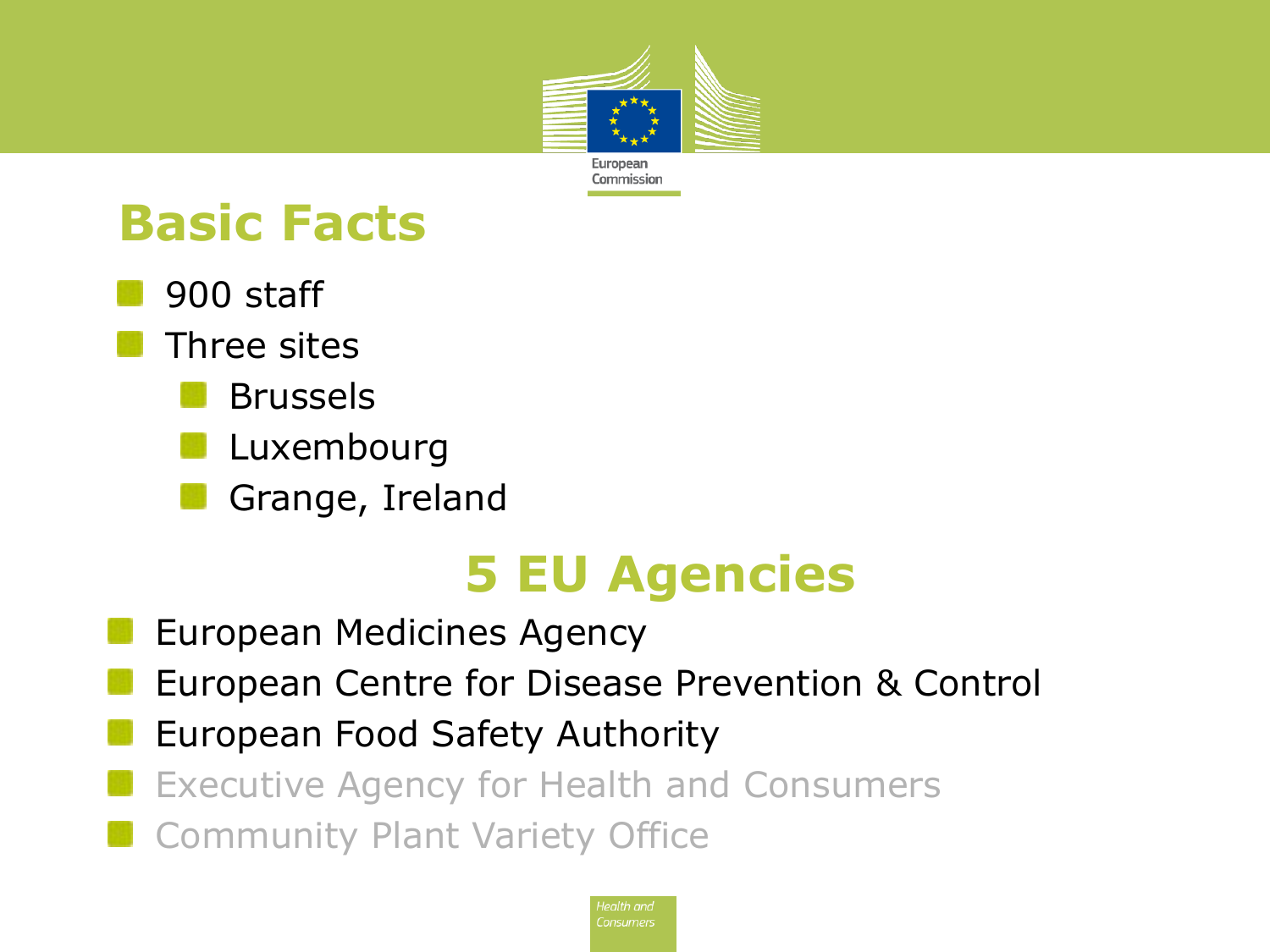

# **DG SANCO Management Plan 2012**

#### **We**

- *Empower consumers – protect citizens in consumer markets*
- *Improve human health – protect health*
- *Ensure that all food is safe*
- *Protect animals and plant health*
- *Promote the humane treatment of animals*

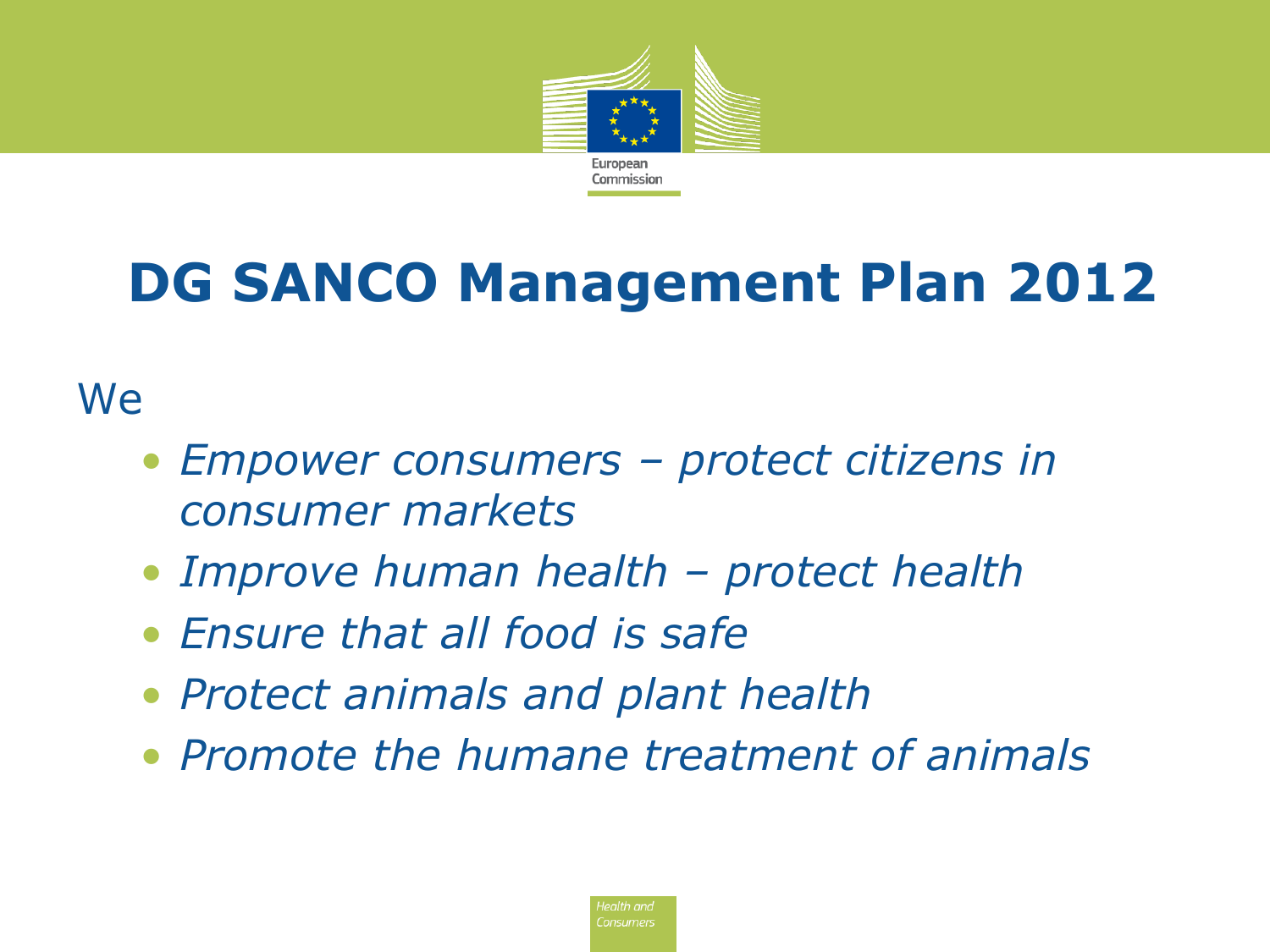

## **The objective in research**



Consumer Affairs



Public Health

Food Safety

to co-ordinate better research and innovation priorities with the policy agenda in the relevant areas over a sufficiently long period of time.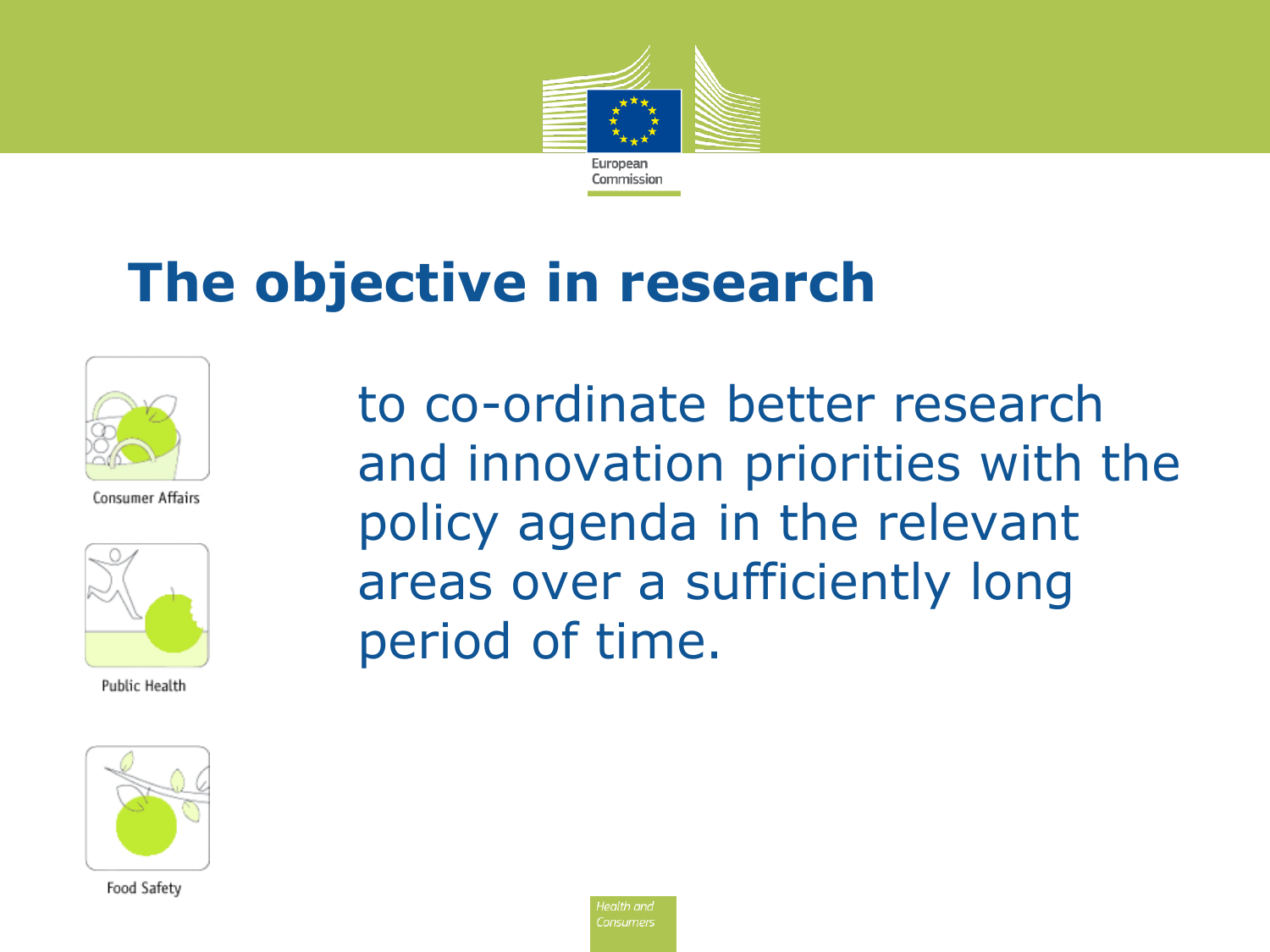

# **Key Interest in Societal Challenges**

- Health, Demographic Change and Wellbeing
	- *Optimising the efficiency and effectiveness of healthcare system*
	- *Improving surveillance and preparedness*
- Inclusive, innovative and secure societies
- Food security, sustainable agriculture, marine and maritime research and the bio-economy

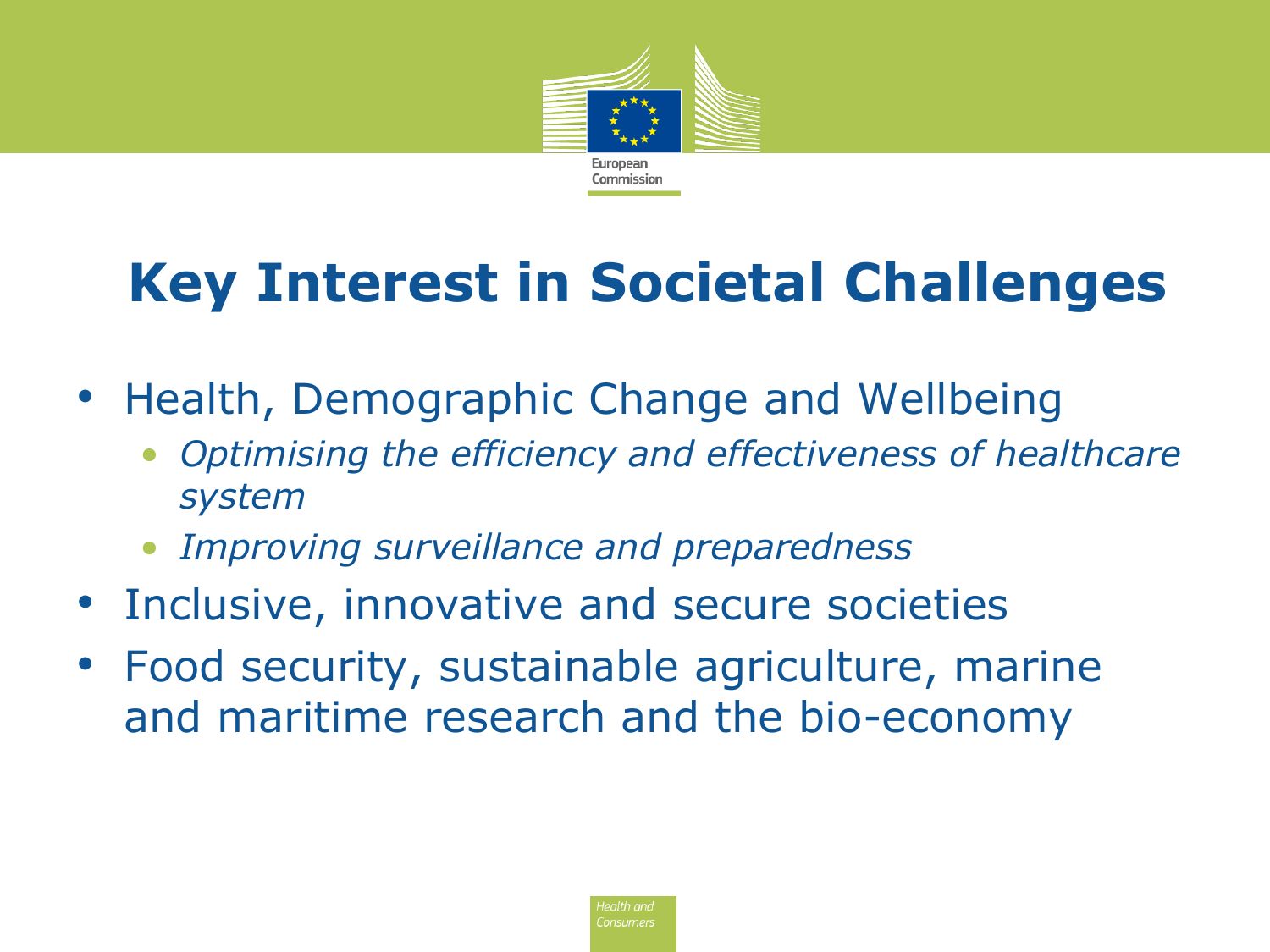

# **Optimising the efficiency and effectiveness of healthcare system**

#### • **Health Technology Assessment**

– *Methodologies for assessing complex health technologies and phasing out obsolete technologies.*

#### • **E-Health**

– *Development and implementation innovative technologies and approaches: homecare, personalised health devices and services, e-prescription, adherence to treatment, etools for health.*

#### • **Sustainability of the health systems**

– *Analytical and economics tools to evaluate the sustainability of health systems.*

#### **Relevant link**

**- Cross Border Healthcare Directive (2011/34)**

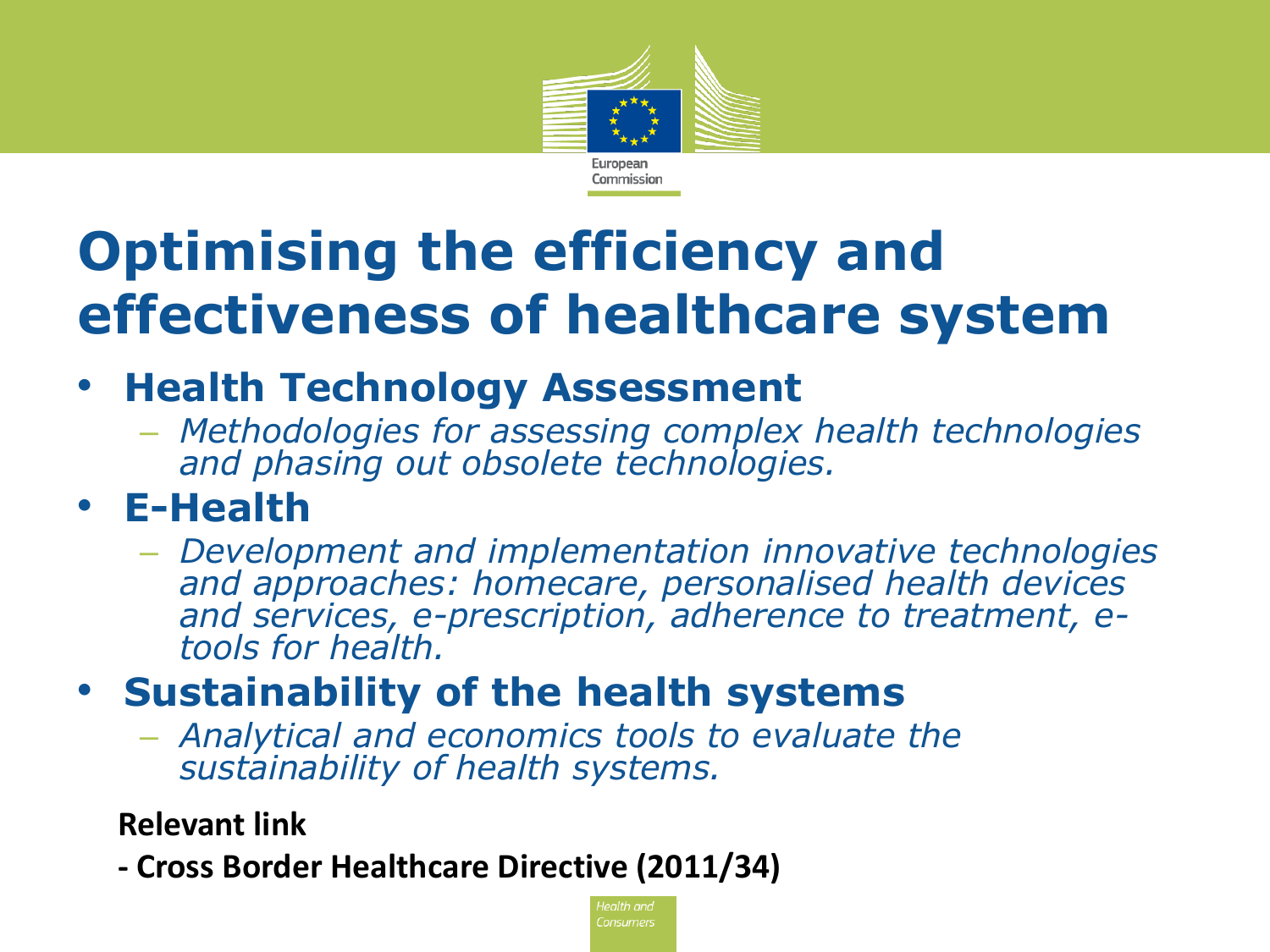

### **Improving surveillance and preparedness**

#### • **Prevention, control and preparedness for communicable diseases outbreaks**

- *… particularly new strategies for vaccination.*
- *… for preventing major disease outbreaks, pandemic and all society preparedness.*

#### • **Chronic diseases**

- *risk factors and determinants for chronic diseases*
- *validate good practice for prevention and management*

**Relevant link**

- **- Decision on serious cross border threat to health**
- **- Commission initiative on chronic diseases 2013 work plan**

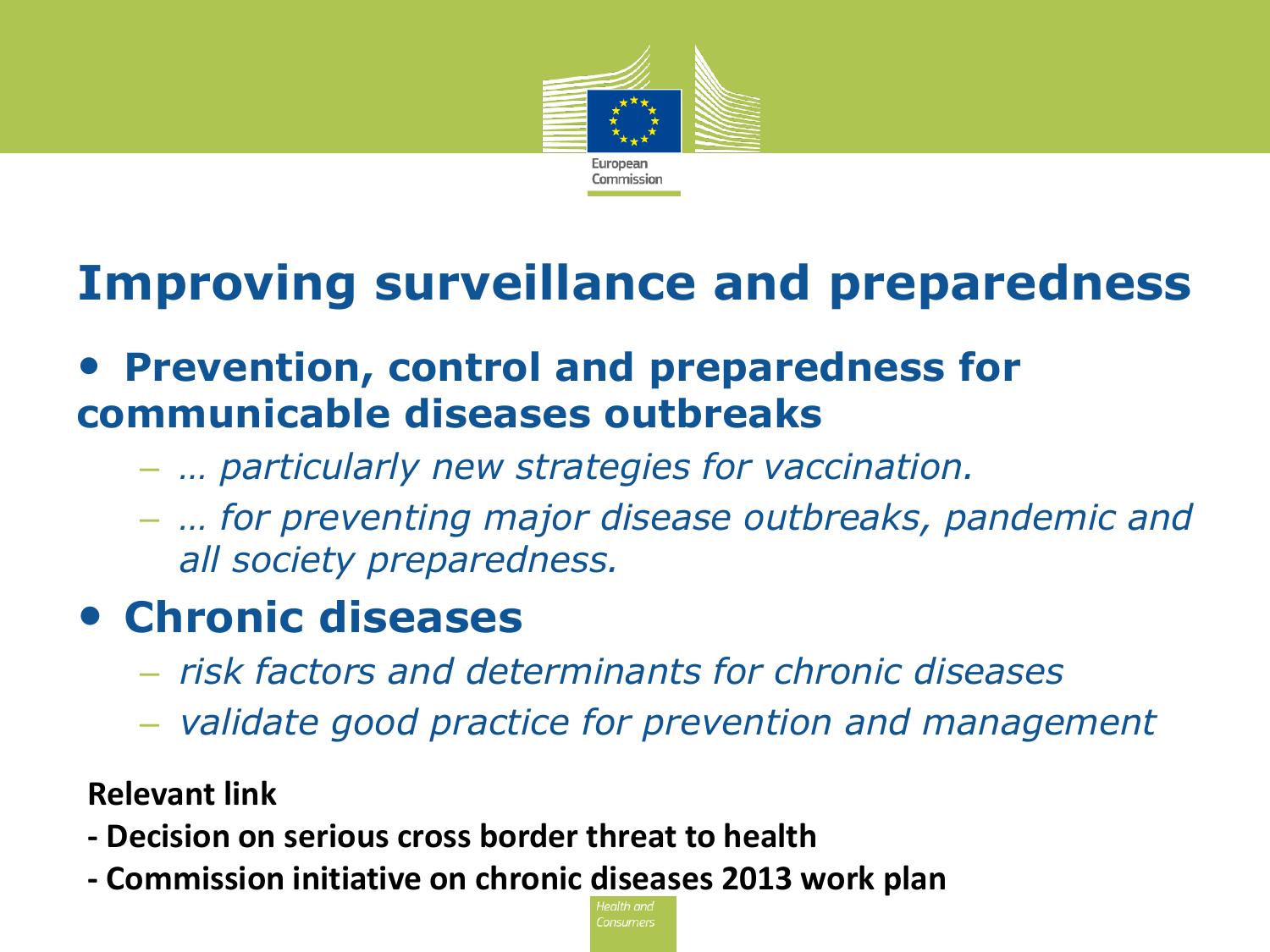

# **Consumer policy linked research**

### • **Harnessing ICTs in support of consumers:**

- *technologies giving consumers greater control over their personal data in the digital environment*
- *consumer vulnerability in the digital markets;*
- *innovation in digital content distribution; support to market surveillance authorities of e-retail markets.*
- **Sustainable consumption**

**Relevant link**

- **Digital Agenda, Internal Market, Innovation Union Flagship Initiative**
- **Consumer Agenda 2014-2020**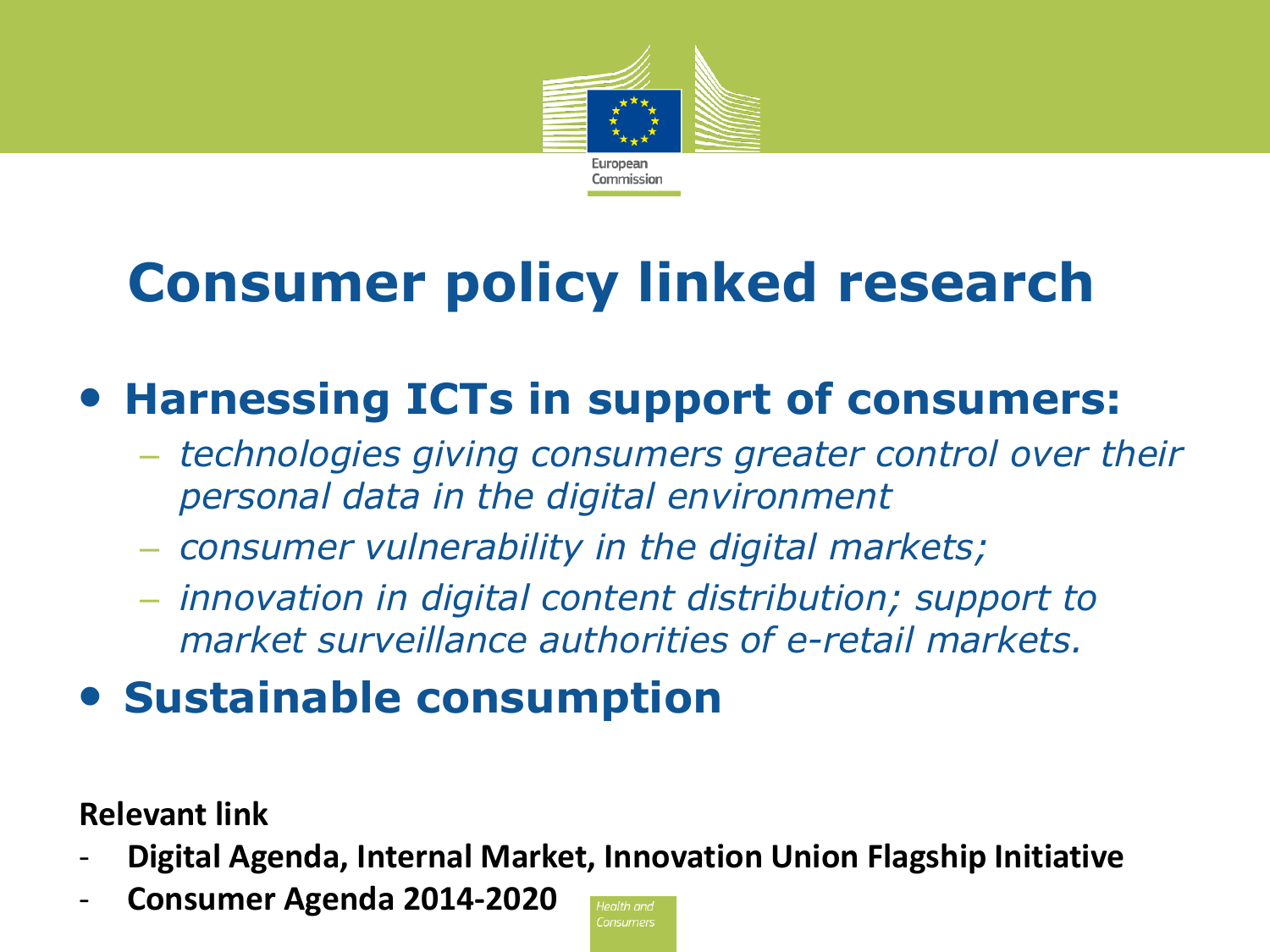

# **Food safety related research**

- Animal health, plant health, animal welfare and food safety
- Plant breeding
- Antimicrobial resistance
- Minimisation of food waste and packaging waste
- **Biotechnology**
- Chemical contaminants of food and feed
- Sustainability and Economics of the Food Chain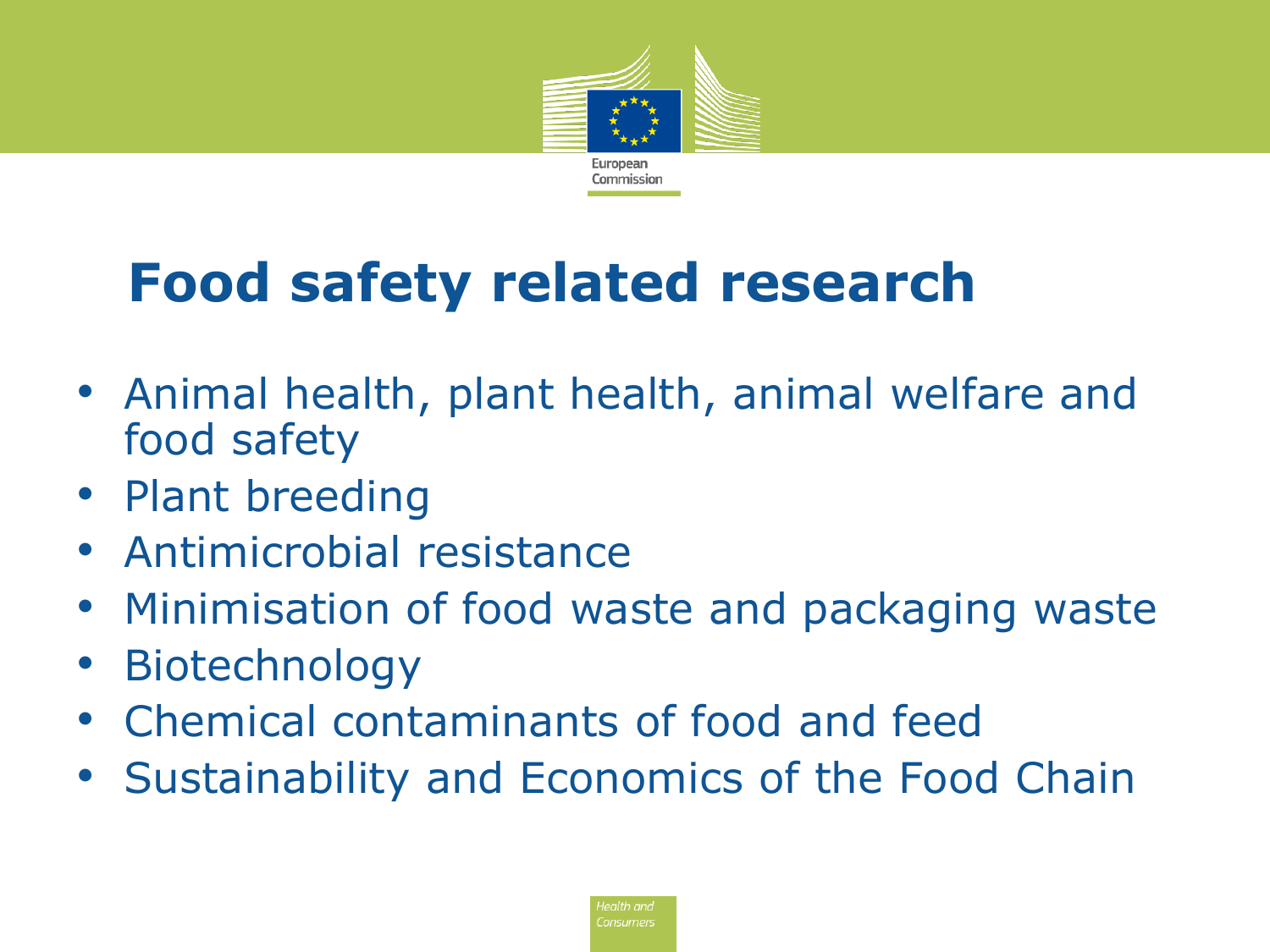

### **European Innovation Partnership for Active and Healthy Ageing**

- Multiple links to many parts of H2020
- Innovative solutions and promoting science and technology around three pillars:
	- *prevention,*
	- *care and cure*
	- *independent living.*
- System or social innovation

**Relevant link**

**- European Innovation Partnership on Active and Healthy Ageing**

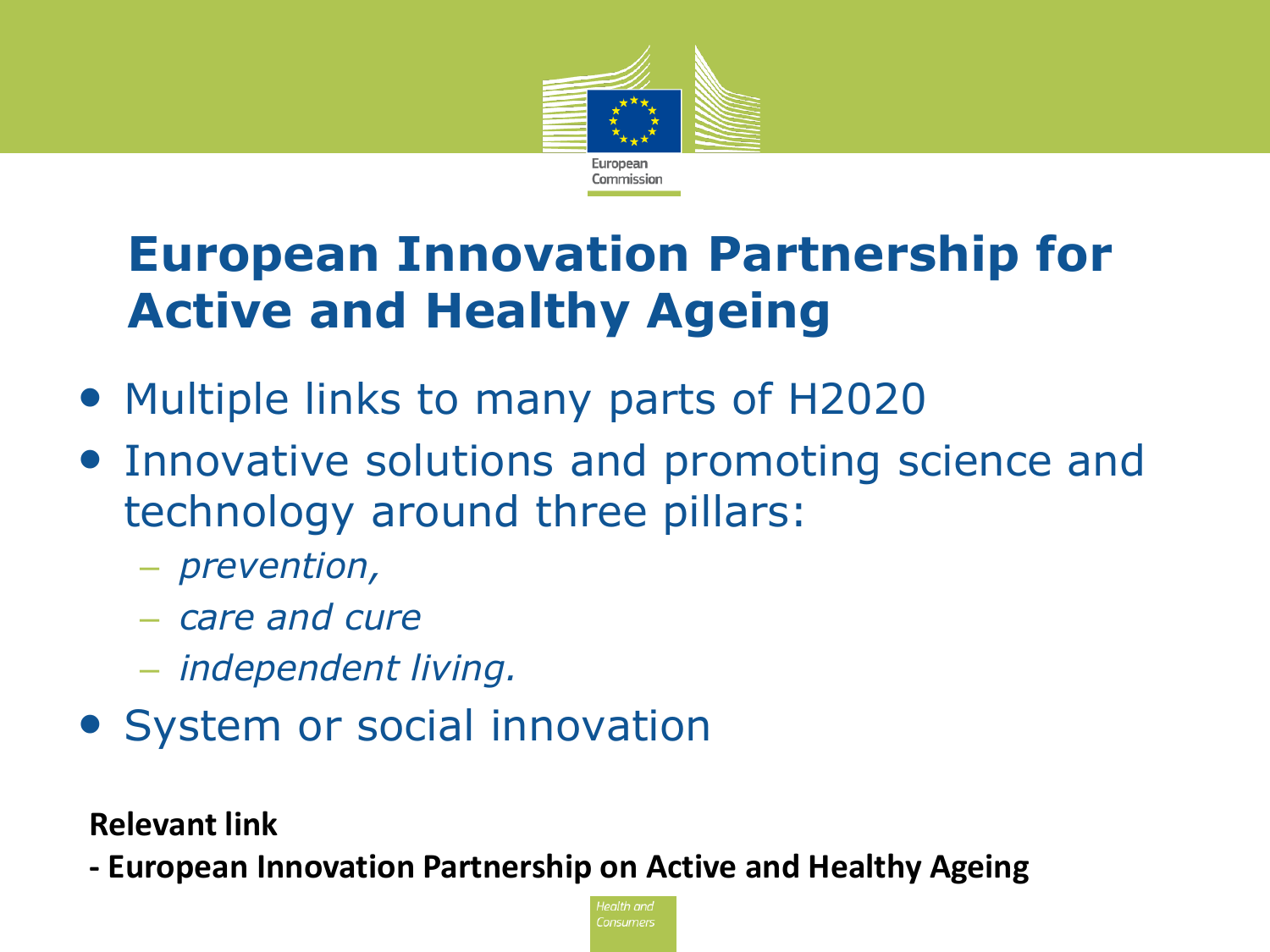

### **Horizontal issues of interest across several SANCO areas**

- Safety of nanotechnologies in food and non-food consumer products
	- *Links: EU legislation on Cosmetics, General Product Safety, Toys, Food, Food Packaging, Food Additive and Novel Food, Medical Devices*
- Research into alternative methods to replace animal testing in safety assessments
	- *Links: Animal testing provisions in the Cosmetics Regulation, also for pharmaceuticals, food, pesticides, biocides. Work at OECD level, international cooperation.*